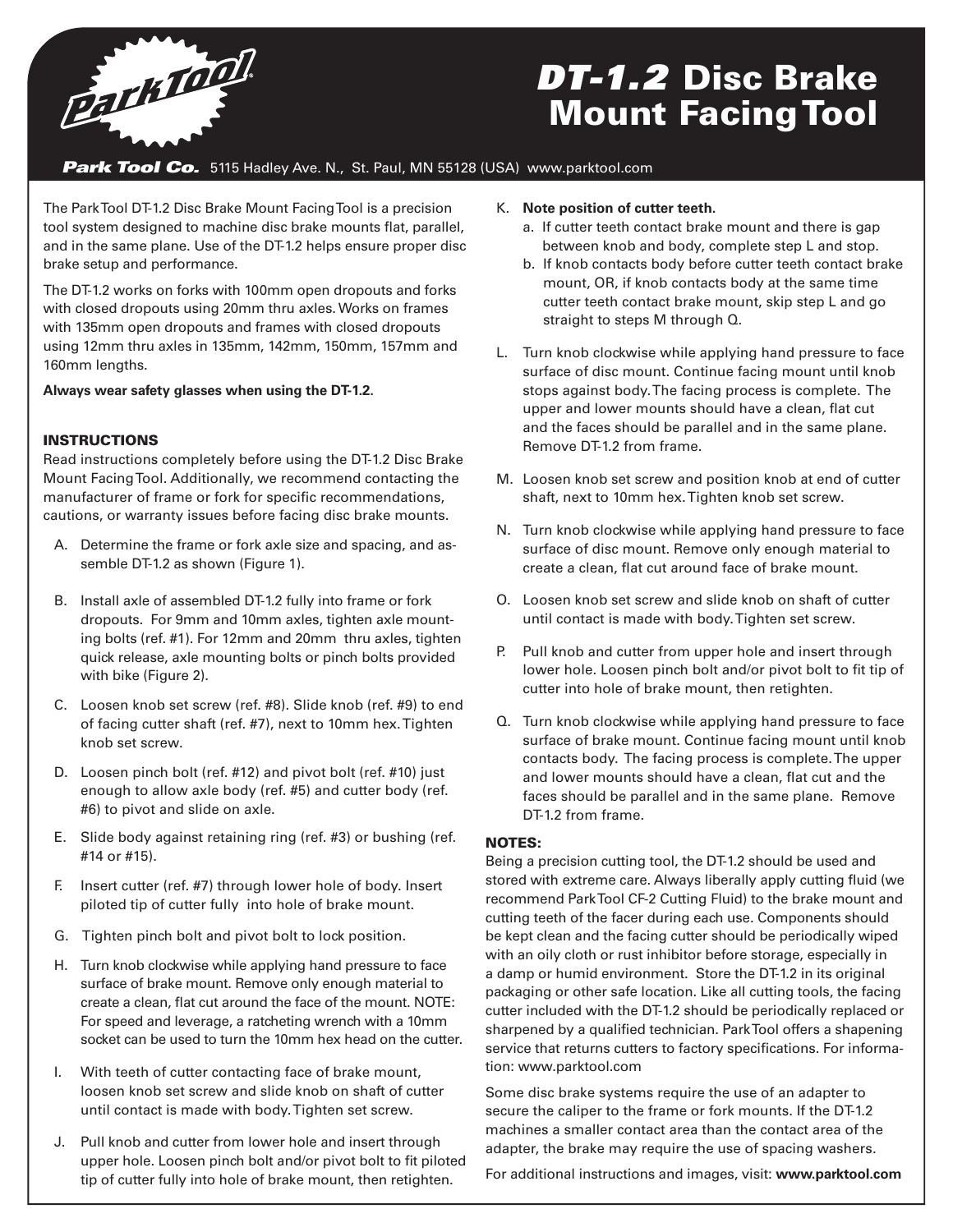

# *DT-1.2* Disc Brake Mount Facing Tool

**Park Tool Co.** 5115 Hadley Ave. N., St. Paul, MN 55128 (USA) www.parktool.com

#### ASSEMBLY / *MONTAGE* / *MONTAGE* / *ENSAMBLAJE*

Determine the frame or fork axle size and spacing, and assemble DT-1.2 as shown:

*Stellen Sie das Achsmaß von Rahmen bzw. Gabel fest und montieren Sie das DT-1.2 wie abgebildet:*

Bien vérifier la taille de l'axe du cadre ou de la fourche puis assembler le DT-1.2 comme indiqué:<br>**Bien vérifier la taille de l'axe du** cadre ou de la fourche puis assembler le DT-1.2 comme indiqué:

Determinar el tamaño y la distancia del eje del cuadro o tijera y ensamble el DT-1.2 como se muestra:

Figure-1

Frame 12mm Thru Axle-135mm Length

Fork 9mm Axle Fork 20mm Thru Axle Frame10mm Axle Fork 9mm Axle Fork 20mm Thru Axle Frame10mm Axle Fork 9mm Axle Fork 20mm Thru Axle Frame 10mm Axle Fork 9mm Axle Fork 20mm Thru Axle Frame10mm Axle

Frame 12mm Thru Axle-

Frame 12mm Thru Axle-150mm Length

*<sup>16</sup> <sup>18</sup>*

Frame 12mm Thru Axle-150mm Length

Frame 12mm Thru Axle-150mm Length

Frame 12mm Thru Axle-150mm Length

Frame 12mm Thru Axle-150mm Length

150mm Length

 $\mathbb{R}$ 



Frame 12mm Thru Axle-135mm Length Frame 12mm Thru Axle-135mm Length









Frame 12mm Thru Axle-

*20*











Figure-2

Frame 12mm Thru Axle-157mm Length

Frame 12mm Thru Axle-157mm Length

Frame 12mm Thru Axle-157mm Length

Frame 12mm Thru Axle-157mm Length

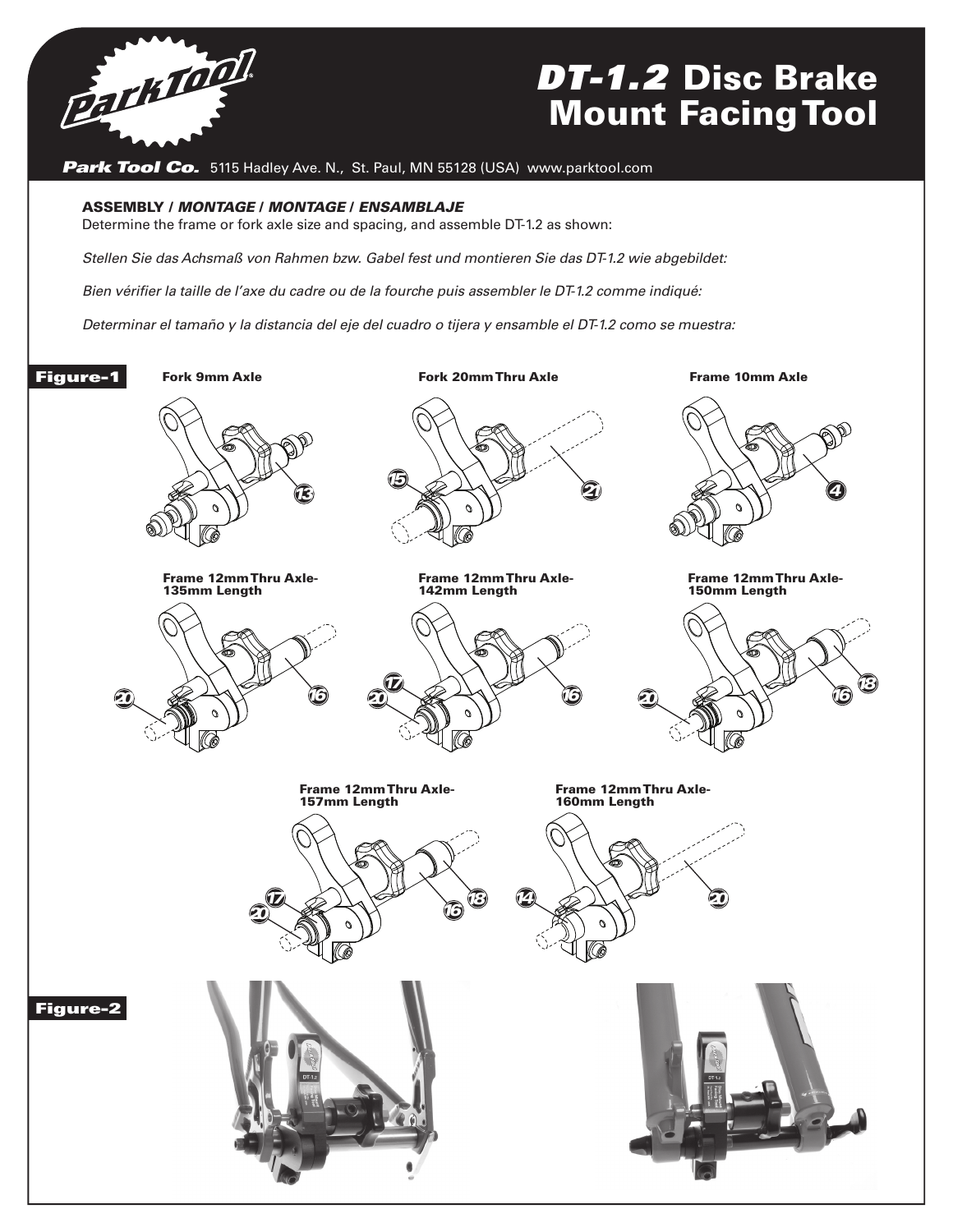

# *DT-1.2* Fräswerkzeug für Scheibenbremsaufnahme

### **Park Tool Co.** 5115 Hadley Ave. N., St. Paul, MN 55128 (USA) www.parktool.com

*Das DT-1.2 ist ein Präzisionswerkzeug zur Bearbeitung von Scheibenbremsaufnahmen und gewährleistet optimale Installation und Performance der Bremsen.*

*Das DT-1.2 passend für offene Gabelenden und für 20 mm Steckachs-Gabelenden mit 100 mm Achslänge sowie für Rahmen mit offenen Ausfallenden für 135 mm Achslänge und 12 mm Steckachs-Ausfallenden mit Achslängen von 135 mm, 142 mm, 150 mm, 157 mm und 160 mm.*

#### *Tragen Sie immer eine Schutzbrille bei Benutzung des DT-1.2.*

### *BEDIENUNGSANWEISUNG*

*Lesen Sie vor Benutzung des DT-1.2 die Bedienungsanleitung vollständig durch. Zusätzlich empfehlen wir Ihnen, vor dem Fräsen der Scheibenbremsaufnahme den jeweiligen Hersteller von Rahmen oder Gabel wegen spezieller Empfehlungen, Vorschriften oder Gewährleistungsfragen zu kontaktieren*

- *A. Stellen Sie das Achsmaß von Rahmen bzw. Gabel fest und montieren Sie das DT-1.2 wie abgebildet (Abbildung 1).*
- *B. Setzen Sie die Achse des zusammengebauten DT-1.2 in die Ausfallenden des Rahmens oder der Gabel. Bei 9 mm- oder 10 mm-Achsen drehen Sie die Achsschrauben (#1) fest. Bei 12 mm- oder 20 mm-Hohlachsen drehen Sie entweder den Schnellverschluss, die Achsschrauben oder die mit dem Fahrrad mitgelieferten Klemmschrauben fest (Abbildung 2).*
- *C. Lösen Sie die Knopfschraube (#8). Schieben Sie den Drehknopf (#9) ans Ende des Schafts (#7) bis zum 10 mm Sechskant. Drehen Sie jetzt die Knopfschraube wieder fest.*
- *D. Lösen Sie die Klemmschraube (#12) und den Schwenkbolzen (#10) soweit, dass das der Achskörper (#5) und der Schneidkörper (#6) schwenkbar und auf der Achse verschieb bar sind.*
- *E. Schieben Sie den Korpus gegen den Sicherungsring (#3) oder die Buchse (#14 oder #15).*
- *F. Schieben Sie den Fräskopf (#7) durch die untere Bohrung des Korpus. Schieben Sie die Führungsspitze des Fräskopfs anschließend vollständig in die Bohrung der*
- *G. Drehen Sie Klemmschraube und Schwenkbolzen fest, um die Position zu fixieren.*
- *H. Drehen Sie mit leichtem Handdruck den Drehknopf im Uhrzeigersinn. Entfernen Sie nur soviel Material, so dass eine glatte, flache Fräsung um die Bohrung herum entsteht. HINWEIS: Schneller und kraftvoller fräsen können Sie mit Hilfe eines 10 mm Ratschenschlüssels, den Sie auf das Sechskantende des Fräsers setzen.*
- *I. Während die Fräskopf-Oberfläche die gefräste Fläche der Scheibenbremsaufnahme berührt, lösen Sie die Knopfschraube und schieben Sie den Drehknopf auf dem Schaft bis zum Korpus. Drehen Sie die Knopfschraube wieder fest.*
- *J. Ziehen Sie Drehknopf und Fräskopf aus der unteren Bohrung der Scheibenbremsaufnahme heraus und schieben Sie sie in die obere Bohrung. Lösen Sie die Klemmschraube und/oder den Schwenkbolzen, um die Führungsspitze des Fräsers vollständig in die Bohrung zu schieben. Drehen Sie die Schrauben wieder fest.*
- *K. Beachten Sie die Stellung der Fräskopf-Oberfläche.* 
	- *a. Wenn die Fräskopf-Oberfläche die Scheibenbremsaufnahme berührt und zwischen Drehknopf und Korpus des DT-1.2 eine Lücke besteht, vollenden Sie Schritt L.*
	- *b. Wenn der Drehknopf den Korpus berührt, bevor die Fräskopf-Oberfläche die Scheibenbremsaufnahme berührt ODER wenn der Kontakt vom Drehknopf mit dem Korpus gleichzeitig mit dem Kontakt von Fräskopf-Oberfläche und Scheibenbremsaufnahme entsteht – überspringen Sie Schritt L und machen direkt die Schritte M bis Q.*
- *L. Drehen Sie mit leichtem Handdruck den Drehknopf im Uhrzeigersinn. Drehen Sie solange, bis der Drehknopf an den Korpus stößt. Jetzt ist der Fräsvorgang abgeschlossen. Um die beiden Bohrungen der Scheibenbremsaufnahme herum sollen sich nun saubere, flache Fräsungen befinden, parallel und im selben Winkel. Entfernen Sie abschließend das DT-1.2 aus den Ausfallenden.*
- *M. Lösen Sie die Knopfschraube und schieben Sie den Drehknopf ans Ende des Schafts zum 10 mm Sechskant. Drehen Sie die Knopfschraube wieder fest.*
- *N. Drehen Sie mit leichtem Handdruck den Drehknopf im Uhrzeigersinn. Entfernen Sie nur soviel Material, so dass eine glatte, flache Fräsung um die Bohrung herum entsteht.*
- *O. Lösen Sie die Knopfschraube und verschieben Sie den Drehknopf auf dem Schaft, bis er am Korpus anliegt. Drehen Sie die Knopfschraube wieder fest.*
- *P. Ziehen Sie Drehknopf und Fräskopf aus der oberen Bohrung der Scheibenbremsaufnahme heraus und schieben Sie sie in die untere Bohrung. Lösen Sie die Klemmschraube und/oder den Schwenkbolzen, um die Führungsspitze des Fräsers vollständig in die Bohrung zu schieben. Drehen Sie die Schrauben wieder fest.*
- *Q. Drehen Sie mit leichtem Handdruck den Drehknopf im Uhrzeigersinn. Drehen Sie solange, bis der Drehknopf an den Korpus stößt. Jetzt ist der Fräsvorgang abgeschlossen. Um die beiden Bohrungen der Scheibenbremsaufnahme herum sollen sich nun saubere, flache Fräsungen befinden, parallel und im selben Winkel. Entfernen Sie abschließend das DT-1.2 aus den Ausfallenden.*

#### *HINWEIS:*

*Als Präzisionswerkzeug benötigt das DT-1.2 besondere Sorgfalt bei Benutzung und Aufbewahrung. Tragen Sie bei jeder Anwendung großzügig Schneidöl auf Werkstück und Fräsoberfläche auf (wir empfehlen unser Schneidöl CF-2 ). Halten Sie die Komponenten sauber und wischen Sie das Fräswerkzeug vor der Lagerung mit einem öligen Lappen ab, insbesondere in Räumen mit erhöhter Luftfeuchtigkeit. Bewahren Sie das DT-1.2 in seiner Originalverpackung oder einer anderen geeigneten Hülle auf. Wie bei allen Fräs- und Schneidwerkzeugen sollte der Fräskopf des DT-1.2 gelegentlich von einem Fachmann geschärft oder ausgetauscht werden. Park Tool bietet einen Schleifservice zur Wiederherstellung der Schneidwerkzeuge. www.parktool.com.*

*Einige Scheibenbremsen benötigen einen Adapter zur sicheren Montage des Bremssattels an der Aufnahme von Rahmen*

*oder Gabel. Wenn das DT-1.2 einen schmaleren Bereich fräst als der Adapter erfordert, benötigt die Bremse eventuell Unterlegscheiben.*

*Zusätzliche Hinweise und Abbildungen unter: www.parktool.com*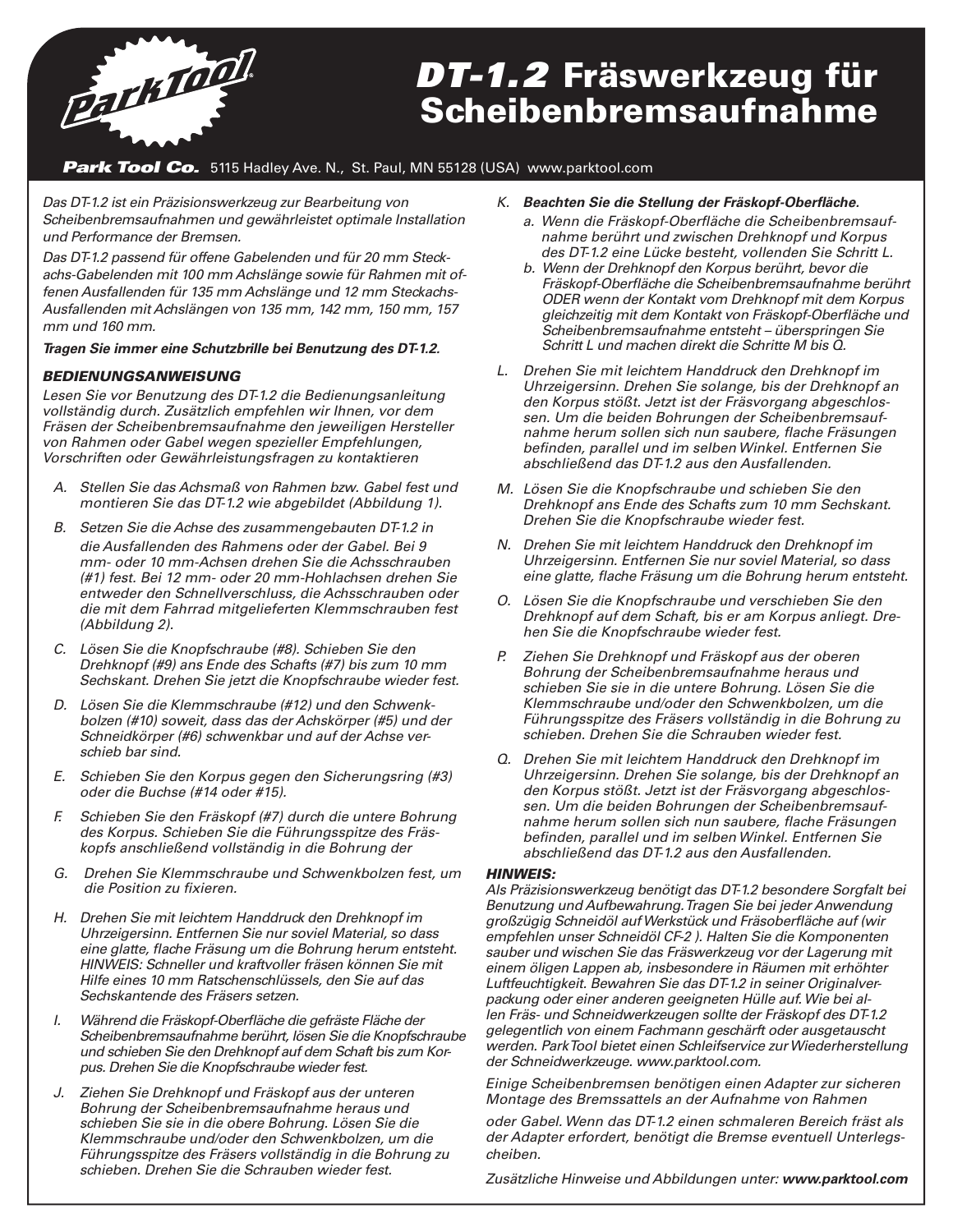

# *DT-1.2* Outil de Surfaçage pour Pattes de Frein

### **Park Tool Co.** 5115 Hadley Ave. N., St. Paul, MN 55128 (USA) www.parktool.com

*Le DT-1.2 de Park Tool est conçu pour fraiser les faces des pattes de disque, laissant une surface plane et propre. Le montage et l'utilisation des freins à disque pourront se faire correctement. Le DT-1.2 vFonctionne sur les fourches à axe standard de 100mm et sur les fourches à axes creux de 20mm. Fonctionne sur les cadres à axes standards de 135mm et les cadres à axes creux de 12mm en 135mm,142mm,150mm, 157mm et 160mm de longueur.*

*Toujours utiliser des lunettes de sécurité.*

### *MODE D'EMPLOI*

*Bien lire les instructions avant d'utiliser votre outil de surfaçage pour pattes de frein DT-1.2. Nous vous conseillons vivement de prendre contact avec le fabricant du cadre et de la fourche avant d'effectuer le surfaçage, pour vérifier les points spécifiques concernant les recommendations particulières et conditions de garantie.*

- *A. Bien vérifier la taille de l'axe du cadre ou de la fourche puis assembler le DT-1.2 comme indiqué (Figure 1).*
- *B. Placer l'axe du DT-1.2 dans la patte de cadre ou de fourche. Pour les axes de 9mm & 10mm, serrer les écrous de fixation (réf. #1). Pour les axes creux de 12mm et 20mm, serrer l'attache rapide, les écrous d'axe ou écrous de fixation livrés avec le vélo (Figure 2).*
- *C. Desserrer l'écrou de fixation (réf. #8). Glisser la poignée (réf. #9) à l'extrémité de la tige de coupe (réf. #7), à côté de la clé hexagonale de 10mm. Serrer l'écrou de fixation.*
- *D. Desserrer écrou (réf. #12) et écrou de pivot (réf. #10) suffisamment pour permettre au corps d'axe (réf. #5) et le corps de coupe de l'outil de pivoter et glisser sur l'axe.*
- *E. Placer le corps contre l'écrou de rétention (réf. #3) ou l'adaptateur (réf. #14 ou #15).*
- *F. Placer la fraise (réf. #7) dans le trou inférieur du corps. Insérer l'embout de la fraise dans l'ouverture de fixation de la patte de frein.*
- *G. Serrer l'écrou de serrage et l'écrou de pivot en position fermée.*
- *H. Tourner la poignée dans le sens des aiguilles d'une montre avec une pression régulière. Enlever juste suffisamment de matière pour laisser une surface propre et lisse autour de la fixation. A NOTER : l'utilisation d'une clé à cliquets avec embout 10mm peut être utilisé sur l'embout hexagonal de 10mm de la fraise.*
- *I. Lorsque la fraise touche la face de la patte de fixation de frein, desserrer l'écrou de fixation et faire glisser la fraise puis resserrer l'écrou de fixation.*
- *J. Sortir la poignée et l'écrou du trou du haut et placer dans l'ouverture supérieure. Desserrer écrou de fixation et / ou pivot pour permettre l'introduction de la fraise dans l'ouverture, puis resserrer.*
- *K. Prendre bonne note de l'emplacement des dents de coupe. a. Si la lame touche la patte de fixation et qu'il y a un espace entre l'écrou et le corps compléter l'étape L puis arrêter.* 
	- *b. Si la poignée est en contact avec le corps avant que les lames touchent la fixation., OU, si les deux rentrent en contact en même temps, passer l'étape L et aller directement aux étapes M à Q.*
- *L. Tourner la poignée dans le sens des aiguilles d'une montre avec une pression régulière. Arrêter lorsque l'écrou rentre en contact avec le corps. Le surfaçage est terminé. Les pattes de fixation supérieure et inférieur devraient avoir un aspect lisse avec des surfaces plates et parallèles. Retirer le DT-1.2.*
- *M. Desserrer l'écrou de fixation et placer la poignée à côté de la clé hexagonale 10mm.*
- *N. Tourner la poignée dans le sens des aiguilles d'une montre et enlever juste suffisamment de matière pour laisser une surface propre et lisse autour de la fixation.*
- *O. Desserrer l'écrou de fixation et placer la poignée à côté du corps. Resserrer.*
- *P. Oter la poignée et la lame du trou supérieur et placer dans le trous inférieur. Desserrer écrou de fixation et / ou pivot pour permettre l'introduction de la fraise dans l'ouverture, puis resserrer.*
- *Q. Tourner la poignée dans le sens des aiguilles d'une montre avec une pression régulière Arrêter lorsque l'écrou rentre en contact avec le corps. Le surfaçage est terminé. Les pattes de fixation supérieure et inférieur devraient avoir un aspect lisse avec des surfaces plates et parallèles. Retirer le DT-1.2.*

### *A NOTER:*

*Comme tous les outils de précision de coupe, le DT-1.2 devrait être utilisé et stocké avec soin. Bien utiliser de l'huile de coupe à chaque utilisation (nous conseillons l'huile de coupe Park Tool CF-2) sur la patte de fixation ainsi que sur les lames. Il est important de garder les différents composants propres et de nettoyer périodique avec un chiffon huilé la surface de coupe, surtout si le DT-1.2 est stocké dans un endroit humide. Conservez le DT-1.2 dans son emballage d'origine. Comme tous les outils de coupe les lames du DT-1.2 devraient êtres aiguisés ou remplacés régulièrement par un technicien compétent. Park Tool Co. offre un service d'affutage permettant de rendre aux outils de coupe leurs spécificités originales. Pour tout information à ce sujet : www.parktool.com.*

*Certains systèmes de freins à disque ont besoin d'une adaptateur spécial pour bien fixer aux pattes de fixation. Si le DT-1.2 travail sur une surface plus petite que la zone de contact de l'adaptateur certaines rondelles seront peut-être nécessaires.*

*Pour plus d'informations retrouvez-nous sur: www.parktool.com*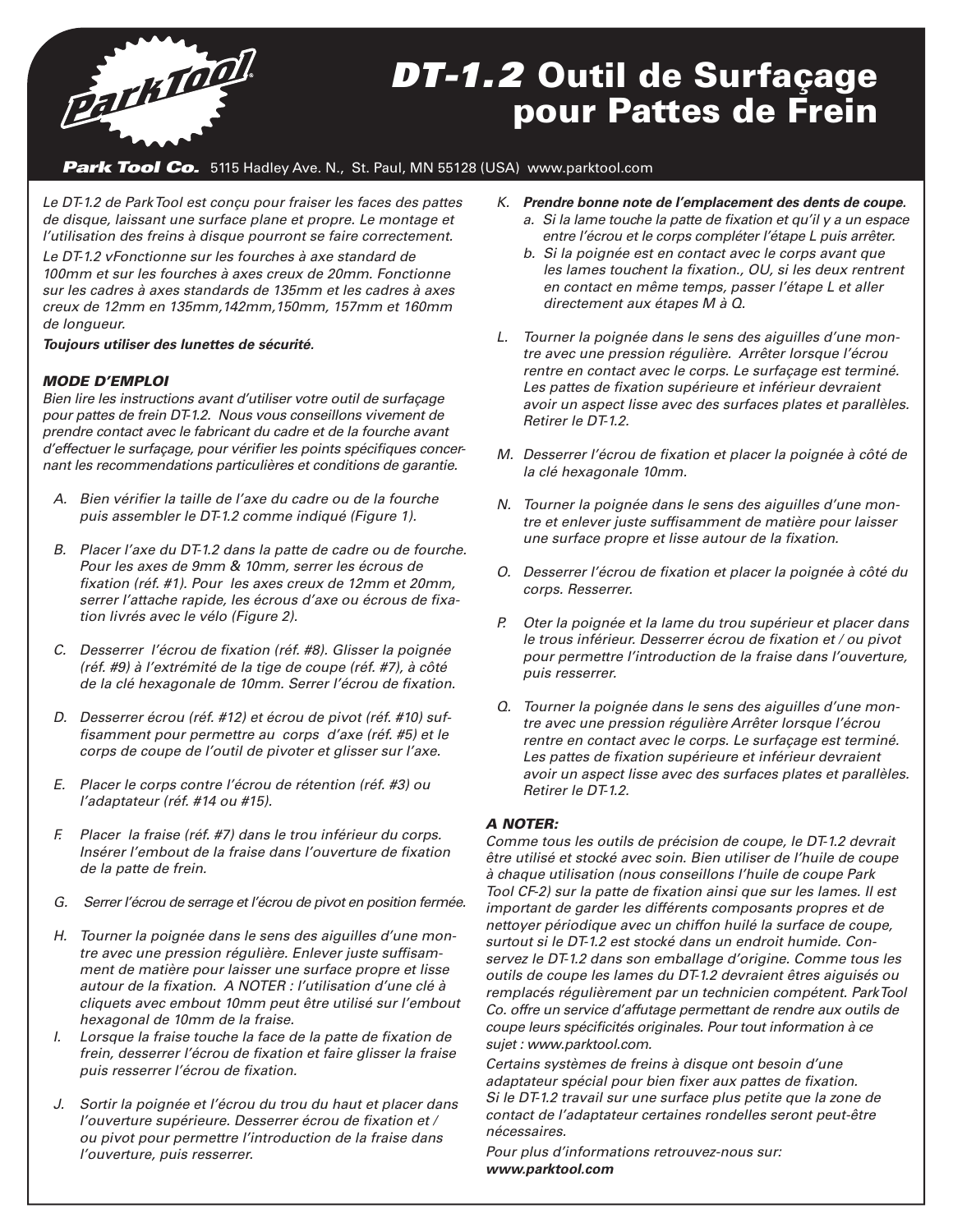

### *DT-1.2* Outil de Surfaçage pour Pattes de Frein

### *Park Tool Co.* 5115 Hadley Ave. N., St. Paul, MN 55128 (USA) www.parktool.com

*La Fresadora para Montura de Frenos de Disco DT-1.2 de Park Tool, es una herramienta de precisión para dar el terminado a los puntos de montaje en forma plana, paralela y alineada. El uso del DT-1.2 ayuda a asegurar el correcto montaje del freno de disco y en forma.* 

*El DT-1.2 Funciona en tijeras con patas de 100mm y tijeras con patas para ejes sobredimensionados de 20mm. Funciona también en cuadros con patas de 135mm y cuadros con patas para ejes sobredimensionados de 12mm en longitudes de 135mm, 142mm, 150mm, 157mm y 160mm.*

*Use siempre lentes de seguridad cuando utilice el DT-1.2.*

#### *INSTRUCIONES*

*Lea las instrucciones completas antes de utilizar la Fresadora para Frenos de Disco DT-1.2. Adicionalmente, recomendamos ponerse en contacto con el fabricante del cuadro y tijera para recomendaciones específicas, precauciones o garantías antes de fresar los puntos de montaje del freno de disco.*

- *A. Determinar el tamaño y la distancia del eje del cuadro o tijera y ensamble el DT-1.2 como se muestra (Figura 1).*
- *B. Instalar el eje del DT-1.2 en las patas del cuadro o puntas de la tijera. Para ejes de 9mm y 10mm, apretar los tornillos al eje (ref. #1). Para ejes sobredimensionados de 12mm y 20mm, apretar el bloqueo, tornillos o pernos que vienen con la bicicleta (Figura 2).*
- *C. Aflojar el tornillo fijador (ref. #8). Mover la perilla (ref. #9) al final de la flecha del cortador (ref. #7), junto a la tuerca hexagonal de 10mm. Apretar el tornillo fijador.*
- *D. Aflojar el tornillo (ref. #12) y el tornillo (ref. #10) lo suficiente para permitir que el cuerpo del eje (ref. #5) y el cuerpo de la fresadora (ref. #6) se mueva a los lados y se deslice sobre el eje.*
- *E. Deslizar el cuerpo contra el seguro de retención (ref. #3) o buje (ref. #14 o #15).*
- *F. Insertar el cortador (ref. #7) dentro el orificio del cuerpo. Insertar la cabeza guía del cortador completamente dentro del orificio del punto del montaje de freno de disco.*
- *G. Apretar el tornillo (ref. #12) y el tornillo (ref. #10) para asegurarlo firmemente.*
- *H. Girar la perilla en el sentido de las manecillas del reloj, mientras se presiona con la mano para fresar la superficie de la montura de freno de disco. Quitar solo el material suficiente para crear una superficie limpia y plana alrededor de la montura. NOTA: Para rapidez y mejor palanca, una matraca con dado hexagonal de 10mm. puede ayudar.*
- *I. Con los cortadores contactando la superficie la montura del freno de disco, aflojar el tornillo fijador (ref. #8) y deslizar la perilla sobre el eje del cortador hasta hacer contacto con el cuerpo. Apretar el tornillo fijador.*
- *J. Remover la perilla y fresador del orificio inferior e insertar a través del oficio superior. Aflojar el tornillo (ref. #12) y el tornillo (ref. #10) para insertar la cabeza guía del cortador completamente dentro del orificio del punto de montaje del freno de disco, y luego volver a apretar.*
- *K. Notar la posición de los cortadores del fresador.* 
	- *a. Si los cortadores tienen contacto con la montura del freno de disco y si hay espacio entre la perilla y el cuerpo, continua con los pasos en punto L y detengas.*
	- *b. Si la perilla contacta el cuerpo antes de los cortadores a la montura de freno de disco, o si la perilla y los cortadores contactan en misma tiempo a la montura de freno de disco, salta el paso L y continua directamente de los puntos M al Q.*
- *L. Girar la perilla en el sentido de manecillas del reloj mientras presiona con la mano para fresar la superficie de la montura de freno de disco. Continúe fresando la montura hasta que la perilla se tope con el cuerpo. Así, el proceso es completo. Los puntos superior y inferior de la montura de freno de disco deberán tener un corte limpio y plano y la superficie ser paralela y en mismo nivel. Quitar el DT-1.2 del cuadro.*
- *M. Aflojar el tornillo fijador (ref. #8). Mover la perilla (ref. #9) al final de la flecha del cortador (ref. #7), junto a la tuerca hexagonal de10mm. Apretar el tornillo fijador.*
- *N. Girar la perilla en el sentido de manecillas del reloj mientras presiona con la mano para fresar la superficie de la montura de freno de disco. Quitar solo el material suficiente para crear un superficie limpia y plana alrededor de la montura.*
- *O. Aflojar el tornillo fijador (ref. #8) y deslizar la perilla sobre el eje del cortador hasta hacer contacto con el cuerpo. Apretar el tornillo fijador.*
- *P. Remover la perilla y fresador del oficio superior e insertar a través del oficio inferior. Aflojar el tornillo (ref. #12) y el tornillo (ref. #10) para insertar la cabeza guía del cortador completamente dentro del orificio del punto del montaje de freno de disco, y luego volver a apretar.*
- *Q. Girar la perilla en el sentido de manecillas del reloj mientras presiona con la mano para fresar la superficie de la montura de freno de disco. Continúe fresando la montura hasta que la perilla se tope con el cuerpo.Así, el proceso esta completo. Los puntos superior y inferior de la montura de freno de disco deberán tener un corte limpio y plano y la superficie ser paralela y en el mismo nivel. Quitar el DT-1.2 del cuadro.*

#### *NOTA:*

*Siendo una cortadora de precisión, el DT-1.2 debe ser utilizado y guardado con cuidado extremo. Se debe aplicar siempre lubricante para corte (recomendamos Lubricante para Corte CF-2 de Park Tool) a los puntos de montaje y a los dientes de la fresadora en cada uso. Los componentes deberán estar limpios y la fresadora limpiada periódicamente con un trapo aceitado o un anticorrosivo antes de ser guardarlo, especialmente en lugares húmedos. Guardar el DT-1.2 en su empaque original u otro lugar seguro. Como todo tipos de cortadores, la fresador de cortar incluido con el DT-1.2 debe ser periódicamente reemplazado o afilado por un técnico calificado. Park Tool ofrece el servicio de afilado de fresadoras de acuerdo a las especificaciones de fábrica. Para más información: www.parktool.com.*

*Algunos sistemas de freno de disco requieren el uso de un adaptador para asegurar el caliper a los monturas de freno de disco al cuadro o tijera. Si el DT-1.2 se fresa un área de contacto mas reducido del área de contacto del adaptador, puede ser necesario que el freno requiera unas rondanas espaciadores. Por información adicional y imagines, visita la pagina web: www.parktool.com*